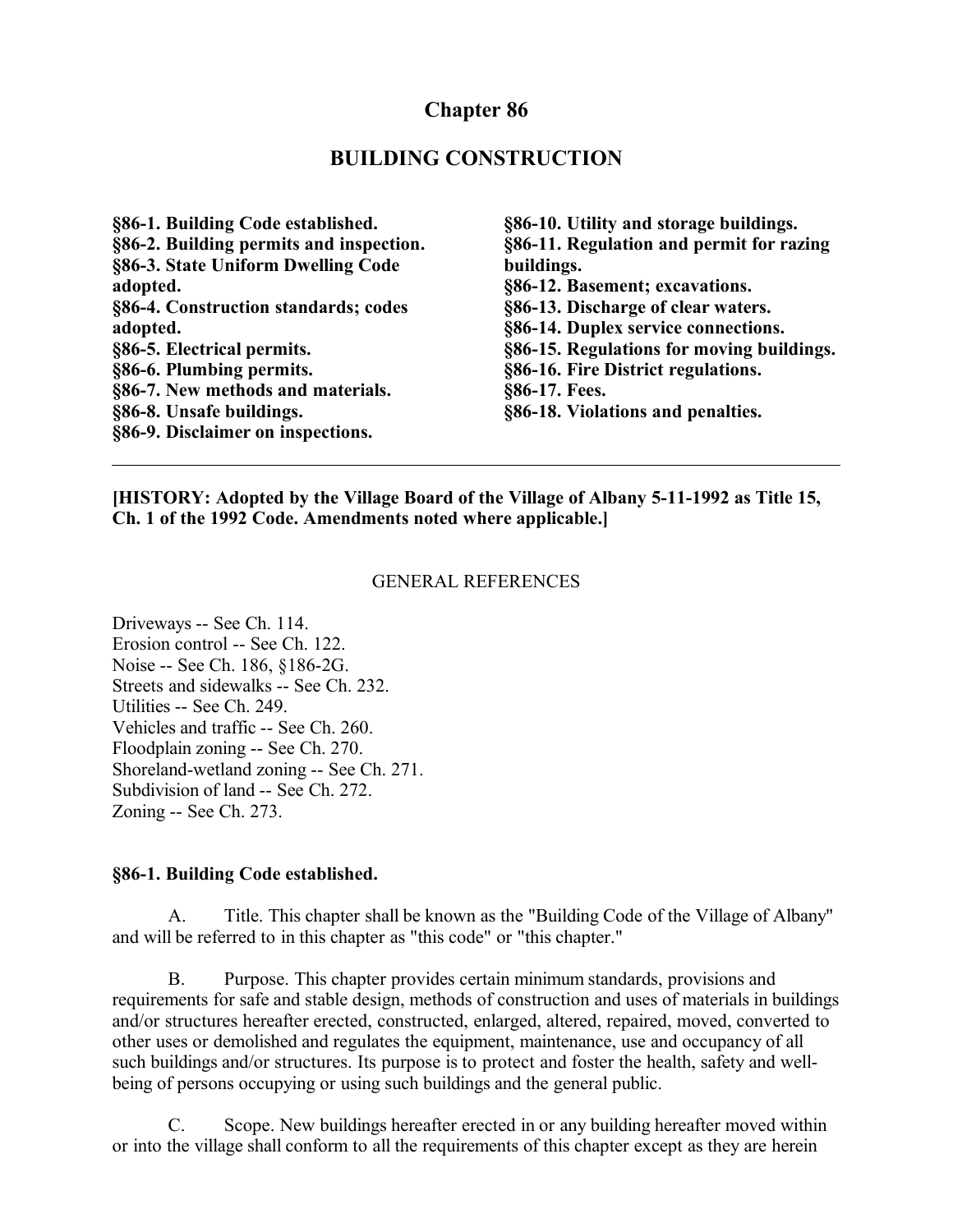specifically exempted from part or all of its provisions. Any alteration, enlargement or demolition of an existing building and any installation therein of electrical, gas, heating, plumbing or ventilating equipment which affects the health or safety of the users thereof or any other persons is a "new building" to the extent of such change. Any existing building shall be considered a new building for the purposes of this chapter whenever it is used for dwelling, commercial or industrial purposes, unless it was being used for such purpose at the time this chapter was enacted. The provisions of this chapter supplement the laws of the State of Wisconsin pertaining to construction and use and Chapter 273, Zoning, and amendments thereto to the date this chapter was adopted and in no way supersede or nullify such laws and Chapter 273, Zoning.

## **§86-2. Building permits and inspection.**

A. Permit required.

(1) General permit requirement. No building of any kind shall be moved within or into the village, and no new building or structure, or any part thereof, shall hereafter be erected, or ground broken for the same, or enlarged, altered, moved, demolished, razed or used within the village, except as herein provided, until a permit therefore shall first have been obtained by the owner, or his authorized agent, from the Building Inspector or his designee.<sup>[1](#page-1-0)</sup>

(2) Alterations and repairs. The following provisions, shall apply to buildings altered or repaired:

(a) Alterations. When not in conflict with any regulations, alterations to any existing building or structure accommodating a legal occupancy and use but of substandard type of construction, which involves either beams, girders, columns, bearing or other walls, rooms, heating and air-conditioning systems, arrangement, light and ventilation, changes in location of exit stairways or exits, or any or all of the above, then such existing construction shall be made to conform to the minimum requirements of this chapter applicable to such occupancy and use and given type of construction.

(b) Repairs. Repairs for purposes of maintenance or replacements in any existing building or structure which do not involve the structural portions of the building or structure or which do not affect room arrangement, light and ventilation, access to or efficiency of any existing stairways or exits, fire protection or exterior aesthetic appearance and which do not increase a given occupancy or use shall be deemed minor repairs.

(c) Alterations; when not permitted. When any existing building or structure which, for any reason whatsoever, does not conform to the regulations of this chapter, has deteriorated from any cause whatsoever to an extent greater than 50% of the equalized value of the building or structure, no alterations or moving of such building or structure shall be permitted. Any such building or structure shall be considered a menace to public safety and welfare and shall be ordered vacated and thereafter demolished and debris removed from the premises.

(d) Alterations and repairs required. When any of the structural members of any building or structure have deteriorated from any cause whatsoever to less than their required strength, the owner of such a building or structure shall cause such structural members to be restored to their required strength, failing in which the building or structure shall be considered a menace to public safety and shall be vacated, and thereafter no further occupancy or use of the same shall be permitted until the regulations of this chapter are complied with.

<span id="page-1-0"></span><sup>1</sup> Editor's Note: Amended at time of adoption of Code (see Ch. 1, General Provisions, Art. I).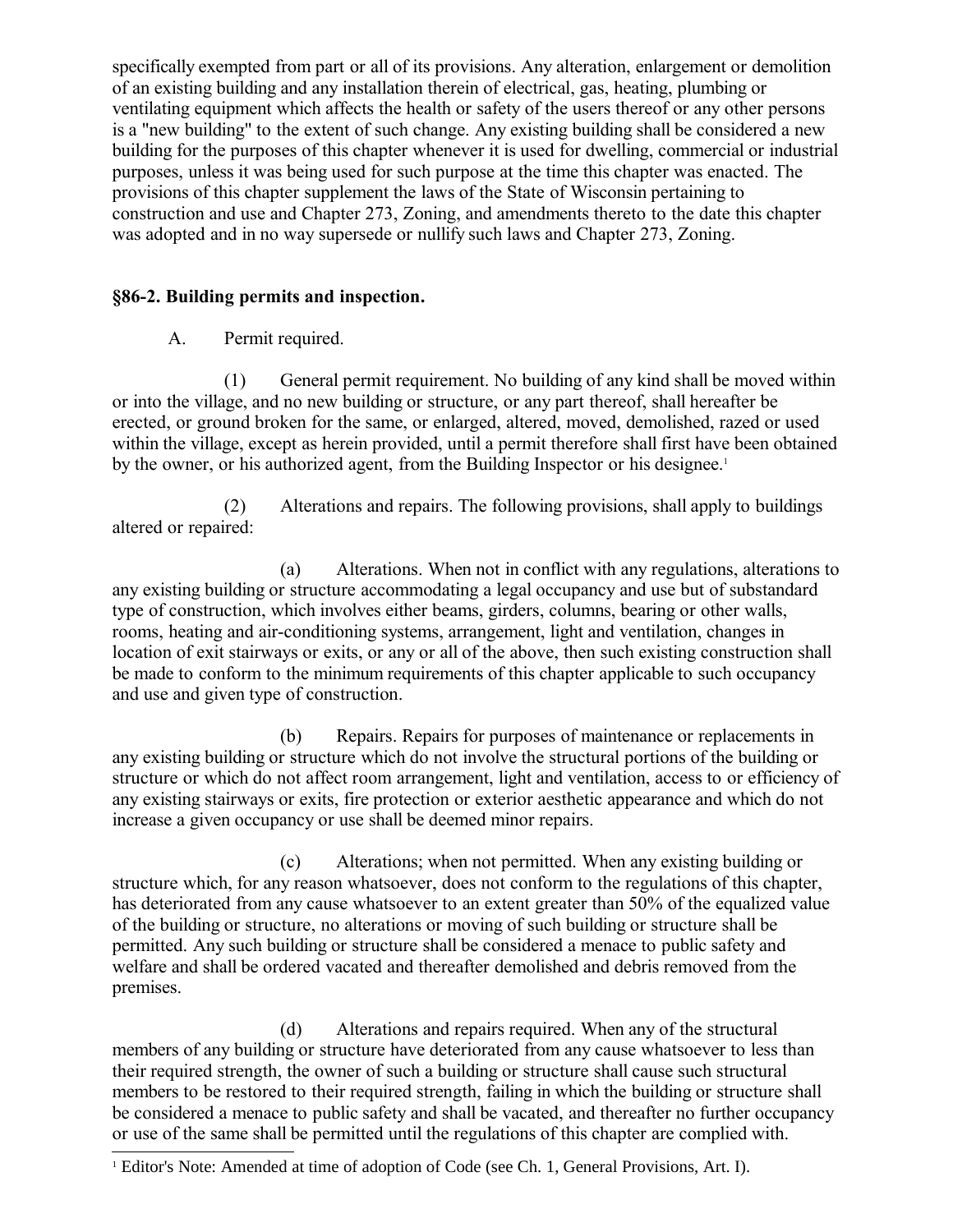(e) Extent of deterioration. The amount and extent of deterioration of any existing building or structure shall be determined by the Building Inspector.

B. Application. Application for a building permit shall be made, in writing, upon a form furnished by the Building Inspector or his designee and shall state the name and address of the owner of the land and also the owner of the building, if different, the legal description of the land upon which the building is to be located, the name and address of the designer, the use to which said building is to be put and such other information as the Building Inspector may require at a cost to be set by resolution by the Village Board.[2](#page-2-0)

C. Site plan approval.

(1) Site plan approval. All applications for building permits for any construction, reconstruction, expansion or conversion, except for one- and two-family residences in residentially zoned districts, shall require site plan approval by the Plan Commission in accordance with the requirements of this section. The applicant shall submit a site plan and sufficient plans and specifications of proposed buildings, machinery and operations to enable the Plan Commission or its expert consultants to determine whether the proposed application meets all the requirements applicable thereto in this chapter.

(2) Administration. The Building Inspector shall make a preliminary review of the application and plans and refer them along with a report of his findings to the Plan Commission. The Plan Commission shall review the application and may refer the application and plans to one or more expert consultants selected by the Village Board to advise whether the application and plans meet all the requirements applicable thereto in this chapter. Within 30 days of its receipt of the application, the Village Board shall authorize the Building Inspector to issue or refuse a building permit.

(3) Requirements. In acting on any site plan, the Plan Commission shall consider the following:

(a) The appropriateness of the site plan and buildings in relation to the physical character of the site and the usage of adjoining land areas.

(b) The layout of the site with regard to entrances and exits to public streets; the arrangement and improvement of interior roadways; and the location, adequacy and improvement of areas for parking and for loading and unloading; and shall, in this connection, satisfy itself that the traffic pattern generated by the proposed construction or use shall be developed in a manner consistent with the safety of residents and the community, and the applicant shall so design the construction or use as to minimize any traffic hazard created thereby.

(c) The adequacy of the proposed water supply, drainage facilities and sanitary and waste disposal.

(d) The landscaping and appearance of the completed site. The Plan Commission may require that those portions of all front, rear and side yards not used for off-street parking shall be attractively planted with trees, shrubs, plants or grass lawns and that the site be effectively screened so as not to impair the value of adjacent properties nor impair the intent or purposes of this section.

<span id="page-2-0"></span><sup>2</sup>Editor's Note: Amended at time of adoption of Code (see Ch. 1, General Provisions, Art. I).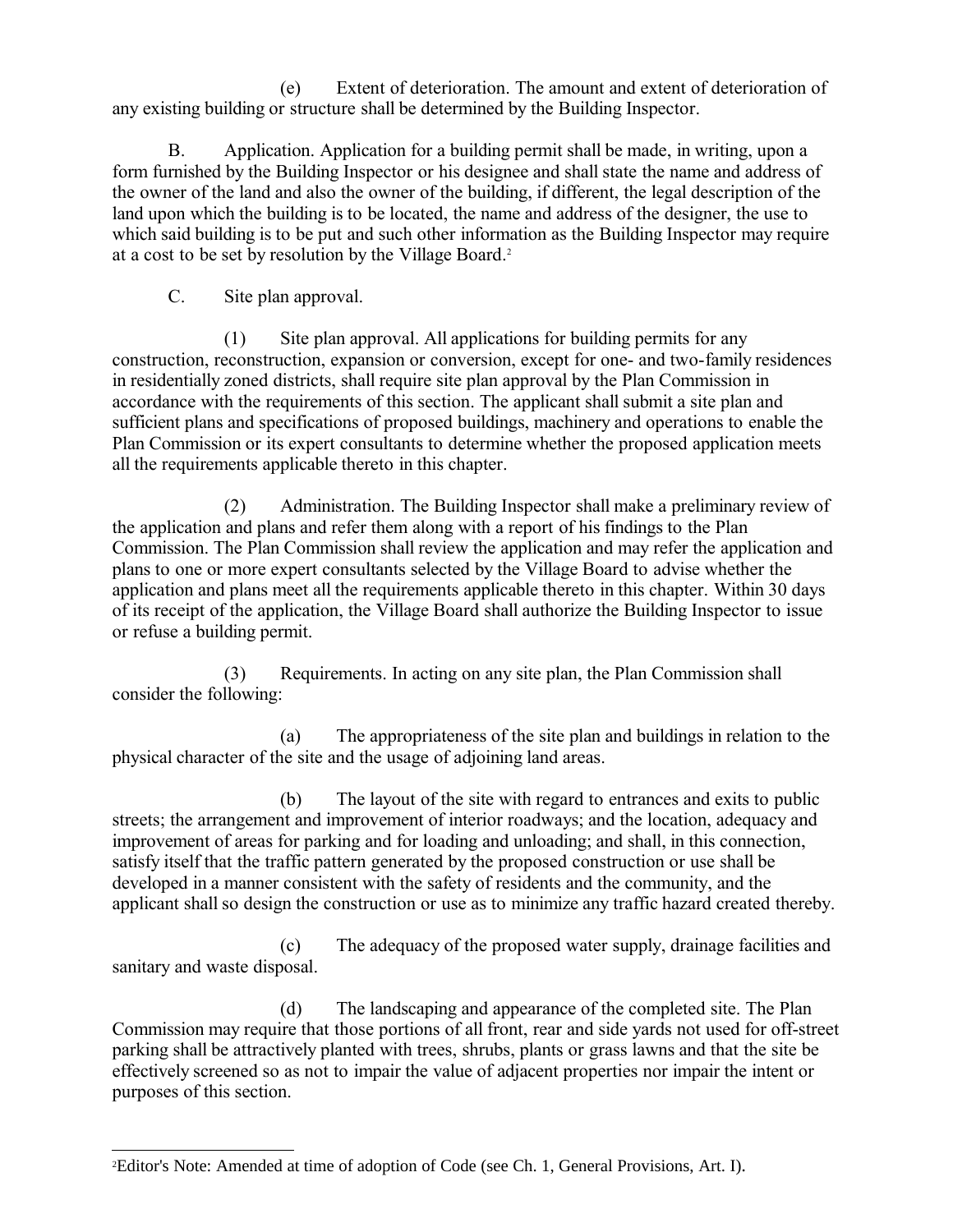(4) Effect on municipal services. Before granting any site approval, the Plan Commission may, besides obtaining advice from consultants, secure such advice as may be deemed necessary from the Building Inspector or other municipal officials, with special attention to the effect of such approval upon existing municipal services and utilities. Should additional facilities be needed, the Plan Commission shall not issue the final approval until the village has entered into an agreement with the application regarding the development of such facilities.

(5) Appeals. Denials of building permits contingent upon site plan approval may be appealed to the Zoning Board of Appeals by filing a notice of appeal with the Village Clerk-Treasurer within 10 days of denial.

D. Dedicated street and approved subdivision required. No building permit shall be issued unless the property on which the building is proposed to be built abuts a street that has been dedicated for street purposes. No building permits shall be issued until the subdivision and required improvements are accepted by the Village Board, upon the recommendation of the Plan Commission.

E. Utilities required.

(1) Residential buildings. No building permit shall be issued for the construction of any residential building until sewer, water, grading and graveling are installed in the streets necessary to service the property for which the permit is required and a receipt for payment of electrical hookup is presented to the Building Inspector.

(2) Nonresidential building. No building permit shall be issued for the construction of any building other than residential until contracts have been let for the installation of sewer, water, grading and graveling in the streets necessary to service the property for which the permit is requested.

(3) Occupancy. No person shall occupy any building until sewer, water, grading and graveling are installed in the streets necessary to service the property, and a certificate of occupancy shall not be issued until such utilities are available to service the property.

F. Plans. With such application, there shall be submitted two complete sets of plans and specifications, including a plot plan showing the location and dimensions of all buildings and improvements on the lot, both existing and proposed, dimensions of the lot, dimensions showing all setbacks of all buildings on the lot, proposed grade of proposed structure (to village datum), grade of lot and of the street abutting the lot, grade and setback of adjacent buildings (if adjacent lot is vacant, submit elevation of nearest buildings on the same side of the street), type of monuments at each corner of the lot, watercourses or existing drainage ditches, easements or other restrictions affecting such property, seal and signature of surveyor or a certificate signed by the applicant and a construction erosion control plan setting forth proposed information and procedures needed for control of soil erosion, surface water runoff and sediment disposition at the building site. Plans, specifications and plot plans shall be drawn to a minimum scale of 1/4 inch to one foot (fireplace details to 3/4 inch to one foot). One set of plans shall be returned after approval as provided in this chapter. The second set shall be filed in the office of the Building Inspector. Plans for buildings involving the State Building Code shall bear the stamp of approval of the State Department of Industry, Labor and Human Relations. One plan shall be submitted which shall remain on file in the office of the Building Inspector. All plans and specifications shall be signed by the designer. Plans for all new one- and two-family dwellings shall comply with the provisions of Chapter ILHR 20.09(4), Wis. Adm. Code.<sup>[3](#page-3-0)</sup>

<span id="page-3-0"></span><sup>3</sup>Editor's Note: Former Subsection G, Waiver of plans; minor repairs, which immediately followed this subsection, was deleted at time of adoption of Code (see Ch. 1, General Provisions, Art. I).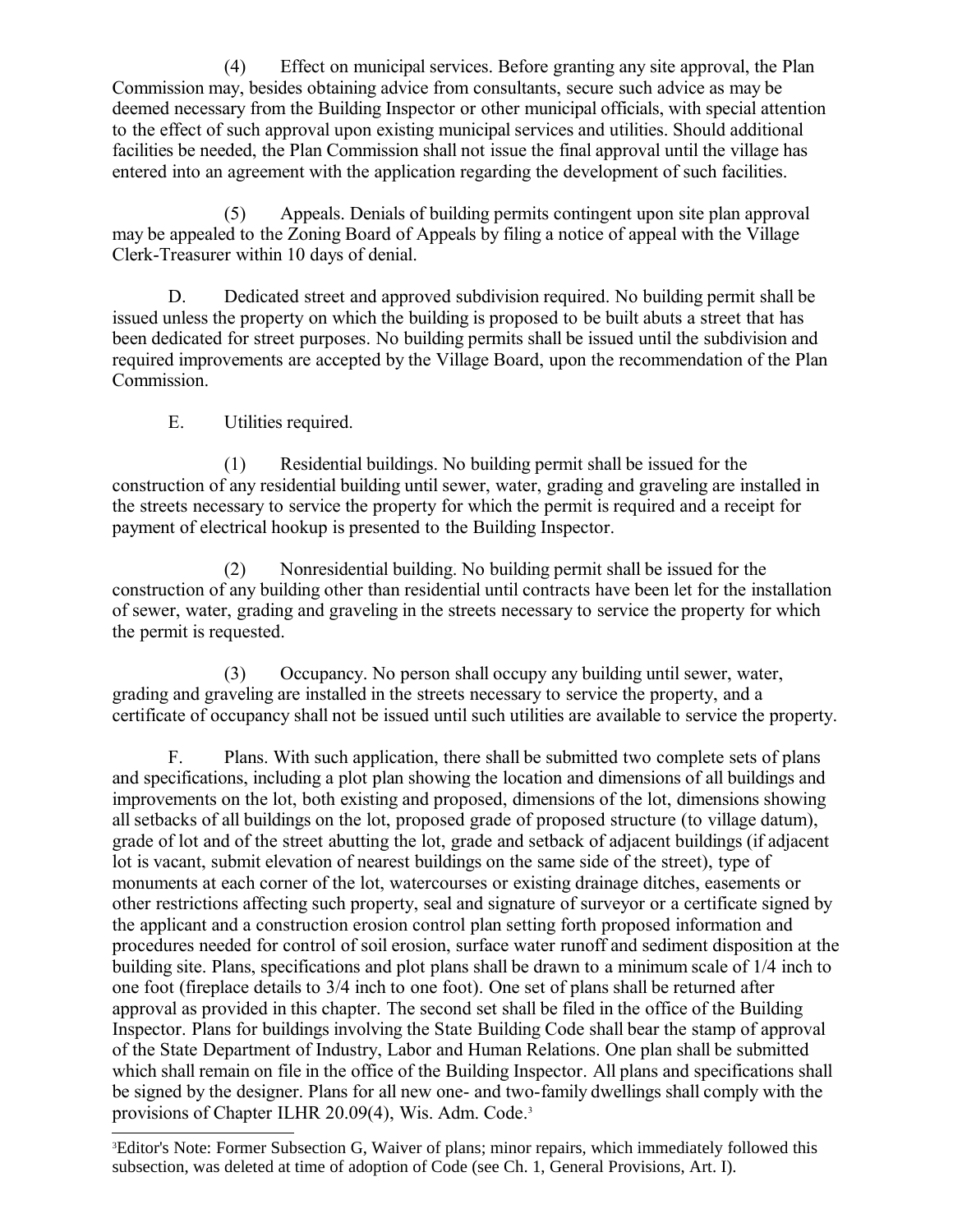G. Approval of plans.

(1) If the Building Inspector determines that the building will comply in every respect with all ordinances and orders of the village and all applicable laws and orders of the State of Wisconsin, he shall issue a building permit which shall state the use to which said building is to be put, which shall be kept and displayed at the site of the proposed building. After being approved, the plans and specifications shall not be altered in any respect which involves any of the above-mentioned ordinances, laws or orders or which involves the safety of the building or the occupants, except with the written consent of the Building Inspector.

(2) In case adequate plans are presented for part of the building only, the Building Inspector, at his discretion, may issue a permit for that part of the building before receiving the plans and specifications for the entire building.

H. Inspection of work.

(1) The builder shall notify the Building Inspector when ready for inspections, and the Building Inspector shall inspect within two business days after notification all buildings at the following states of construction:

(a) Footings and foundation. Prior to pouring of the foundation, the builder shall supply an adequate site plan;

- (b) General framing, rough electrical, plumbing and heating;
- (c) Insulation; and
- (d) Completion of the structure.

(2) If he finds that the work conforms to the provisions of this chapter, he shall issue a certification of occupancy, which shall contain the date and the result of such inspection, a duplicate of which shall be filed in the office of the Building Inspector.

I. Permit lapses. A building permit shall lapse and be void unless building operations are commenced within six months or if construction has not been completed within one year from the date of issuance thereof.

J. Revocation of permits.

(1) The Building Inspector may revoke any building, plumbing or electrical permit, certificate of occupancy or approval issued under the regulations of this chapter and may stop construction or use of approved new materials, equipment, methods of construction, devices or appliances for any of the following reasons:

(a) Whenever the Building Inspector shall find at any time that applicable ordinances, laws, orders, plans and specifications are not being complied with and that the holder of the permit refused to conform after written warning or construction has been issued to him.

(b) Whenever the continuance of any construction becomes dangerous to life or property.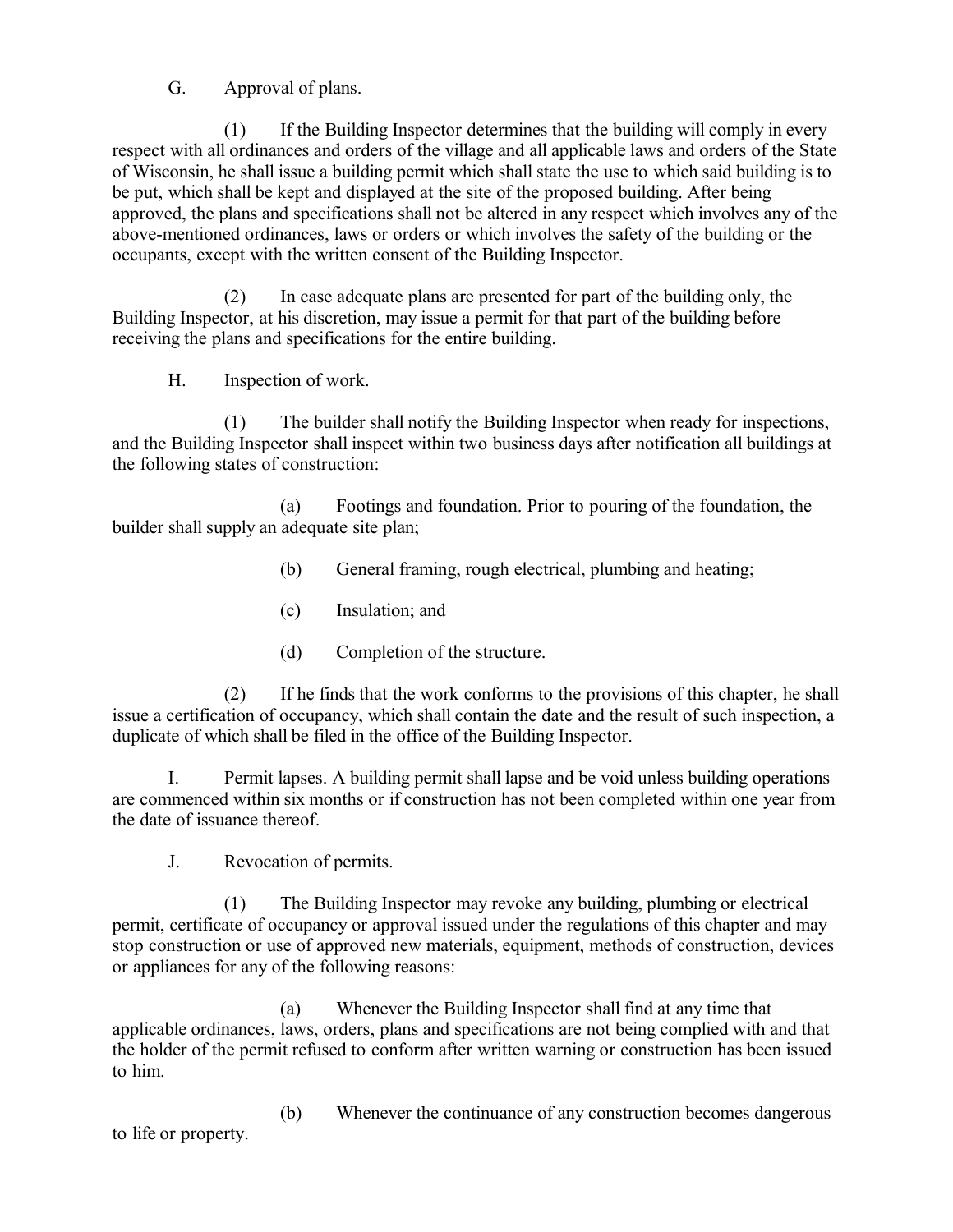(c) Whenever there is any violation of any condition or provisions of the application for permit or of the permit.

(d) Whenever, in the opinion of the Building Inspector, there is inadequate supervision provided on the job site.

(e) Whenever any false statement or misrepresentation has been made in the application for permit, plans, drawings, data specifications or certified lot or plot plan on which the issuance of the permit or approval was based.

(f) Whenever there is a violation of any of the conditions of an approval or occupancy given by the Building Inspector for the use of all new materials, equipment, methods or construction devices or appliances.

(2) The notice revoking a building, plumbing or electrical certificate of occupancy approval shall be in writing and may be served upon the owner of the premises and his agent, if any, and on the person having charge of construction.

(3) A revocation placard shall also be posted upon the building, structure, equipment or premises in question by the Building Inspector.

(4) After the notice is served upon the persons as aforesaid and posted, it shall be unlawful for any person to proceed thereafter with any construction operation whatsoever on the premises, and the permit which has been so revoked shall be null and void, and before any construction or operation is again resumed, a new permit, as required by this chapter, shall be procured and fees paid therefore, and thereafter the resumption of any construction or operation shall be in compliance with the regulations of this chapter. However, such work as the Building Inspector may order as a condition precedent to the reissuance of the building permit may be performed, or such work as he may require for the preservation of life and safety.

K. Report of violations. Village officers shall report at once to the Building Inspector any building which is being carried on without a permit as required by this chapter.

L. Display of permit. Building permits shall be displayed in a conspicuous place on the premises where the authorized building or work is in progress at all times during construction or work thereon.

### **§86-3. State Uniform Dwelling Code adopted.**

A. State Code adopted. The Administrative Code provisions describing and defining regulations with respect to one- and two-family dwellings in Chapters ILHR 20 through 25 of the Wisconsin Administrative Code are hereby adopted and by reference made a part of this chapter as if fully set forth herein. Any act required to be performed or prohibited by an Administrative Code provision incorporated herein by reference is required or prohibited by this chapter. Any future amendments, revisions or modifications of the Administrative Code provisions incorporated herein are intended to be made part of this chapter to secure uniform statewide regulation of one- and two-family dwellings in this village. A copy of these Administrative Code provisions and any future amendments shall be kept on file in the Village Clerk-Treasurer's Office.

B. Existing buildings. The Wisconsin Uniform Dwelling Code shall also apply to buildings and conditions where: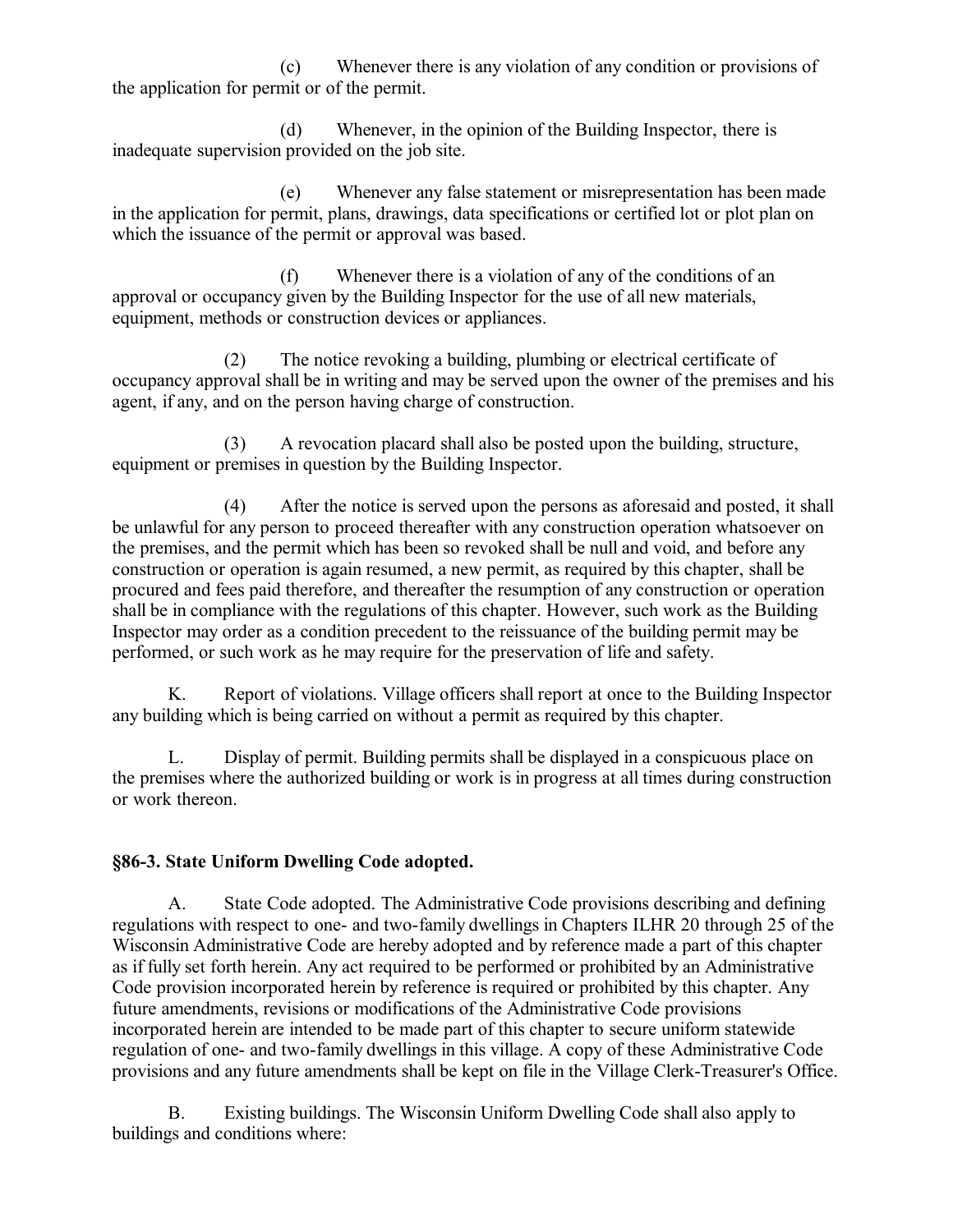(1) An existing building is to be occupied as a one- or two-family dwelling, which building was not previously so occupied.

(2) An existing structure that is altered or repaired, when the cost of such alteration or repair during the life of the structure exceeds 50% of the equalized value of the structure, said value to be determined by the Village Assessor.

(3) Additions and alterations, regardless of cost, made to an existing building, when deemed necessary in the opinion of the Building Inspector, shall comply with the requirements of this chapter for new buildings. The provisions of §86-2 shall also apply.

(4) Roof coverings. Whenever more than 25% of the roof covering of a building is replaced in any twelve-month period, all roof covering shall be in conformity with applicable sections of this chapter.

(5) Additions and alterations. Any addition or alteration, regardless of cost, made to a building shall be made in conformity with applicable sections of this chapter.

C. Definitions. As used in this section, the following terms shall have the meanings indicated:

ADDITION -- New construction performed on a dwelling which increases the outside dimensions of the dwelling.

ALTERATION -- A substantial change or modification other than an addition or minor repair to a dwelling or to systems involved within a dwelling.

DEPARTMENT -- The Department of Industry, Labor and Human Relations.

DWELLING:

(1) Any building, the initial construction of which is commenced on or after the effective date of this chapter, which contains one or two dwelling units; or

(2) An existing structure, or that part of an existing structure, which is used or intended to be used as a one- or two-family dwelling.

MINOR REPAIR -- Repair performed for maintenance or replacement purposes on any existing one- or two-family dwelling which does not affect room arrangement, light and ventilation, access to or efficiency of any exit stairways or exits, fire protection or exterior aesthetic appearance and which does not increase a given occupancy and use. No building permit is required for work to be performed which is deemed minor repair.

ONE- OR TWO-FAMILY DWELLING -- A building structure which contains one or two separate households intended to be used as a home, residence or sleeping place by an individual or by two or more individuals maintaining a common household to the exclusion of all others.

PERSON -- An individual, partnership, firm or corporation.

UNIFORM DWELLING CODE -- Those Administrative Code provisions, and any future amendments, revisions or modifications thereto, contained in the following chapters of the Wisconsin Administrative Code: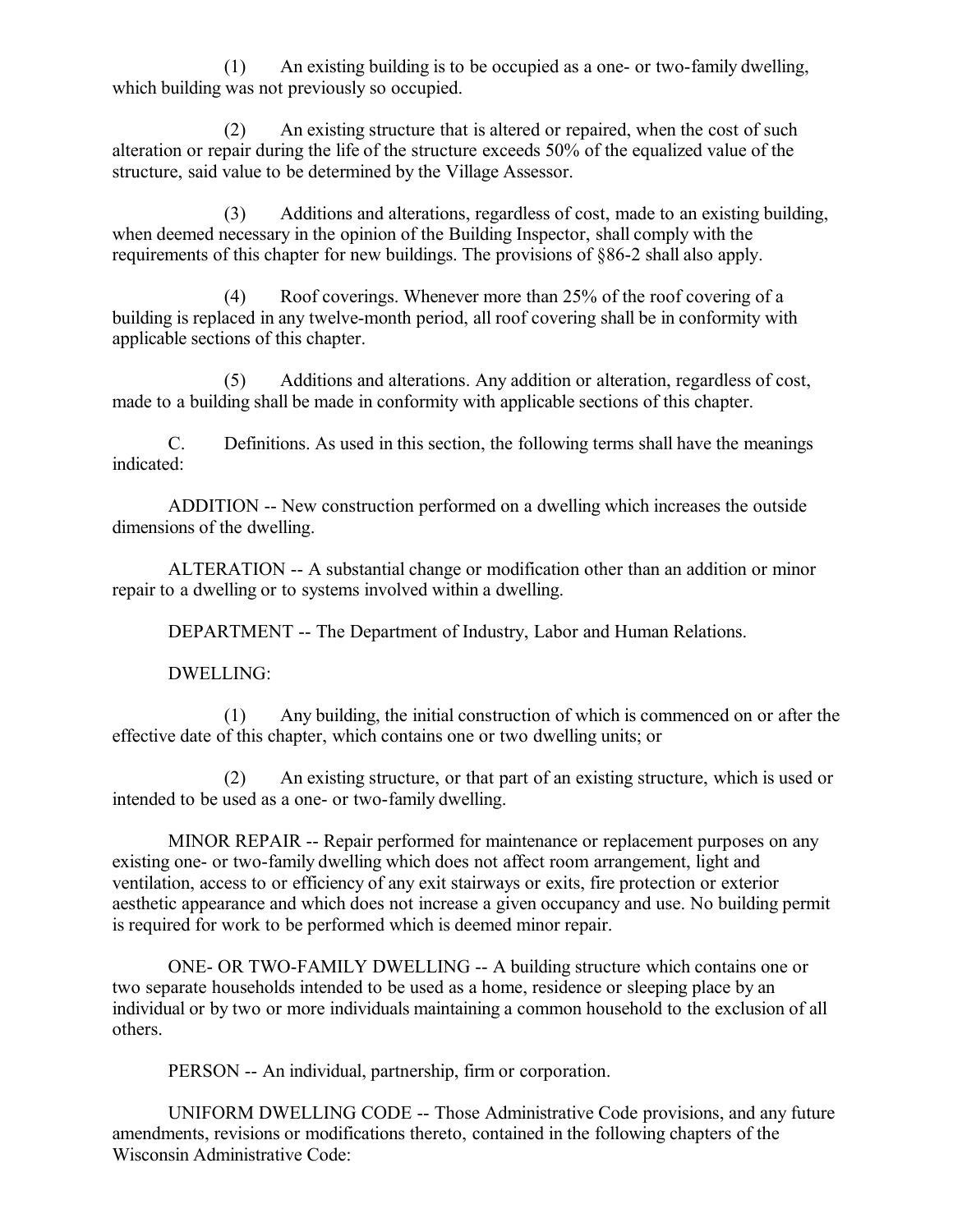- (1) Wis. Adm. Code Chapter ILHR 20, Administrative and Enforcement.
- (2) Wis. Adm. Code Chapter ILHR 21, Construction Standards.
- (3) Wis. Adm. Code Chapter ILHR 22, Energy Conservation Standards.
- (4) Wis. Adm. Code Chapter ILHR 23, Heating, Ventilating and Air

Conditioning.

- (5) Wis. Adm. Code Chapter ILHR 24, Electrical Standards.
- (6) Wis. Adm. Code Chapter ILHR 25, Plumbing and Potable Water

Standards.

D. Method of enforcement.

(1) Certified inspector to enforce. The Building Inspector and his delegated representatives are hereby authorized and directed to administer and enforce all of the provisions of the Uniform Dwelling Code. The Building Inspector shall be certified for inspection purposes by the Department in each of the categories specified under Sec. ILHR 26.06, Wis. Adm. Code.

(2) Subordinates. The Building Inspector may appoint, as necessary, subordinates as authorized by the Village Board.

(3) Duties. The Building Inspector shall administer and enforce all provisions of this chapter and the Uniform Dwelling Code.

(4) Inspection powers. The Building Inspector or an authorized certified agent may at all reasonable hours enter upon any public or private premises for inspection purposes and may require the production of the permit for any building, plumbing, electrical or heating work. No person shall interfere with or refuse to permit access to any such premises to the Building Inspector or his agent while in performance of his duties.

(5) Records. The Building Inspector shall perform all administrative tasks required by the Department under the Uniform Dwelling Code. In addition, the Inspector shall keep a record of all applications for building permits in a book for such purpose and shall regularly number each permit in the order of its issue. Also, a record showing the number, description and size of all buildings erected, indicating the kind of materials used and the cost of each building and aggregate cost of all one- and two-family dwellings, shall be kept.

### **§86-4. Construction standards; codes adopted.**

A. Portions of State Building Code adopted. Chapters ILHR 50 through ILHR 64, Wis. Adm. Code (Wisconsin State Building Code) are hereby adopted and made a part of this chapter with respect to those classes of buildings to which this Building Code specifically applies. Any future amendments, revisions and modifications of said Chs. 50 to 64 incorporated herein are intended to be made a part of this code. A copy of said Chs. 50 to 64 and amendments thereto shall be kept on file in the office of the Building Inspector.

B. State Plumbing Code adopted. The provisions and regulations of W.S.A. ch. 145 and Wis. Adm. Code Chs. H 81, H 821 H 83 and ILHR 25 are hereby made a part of this chapter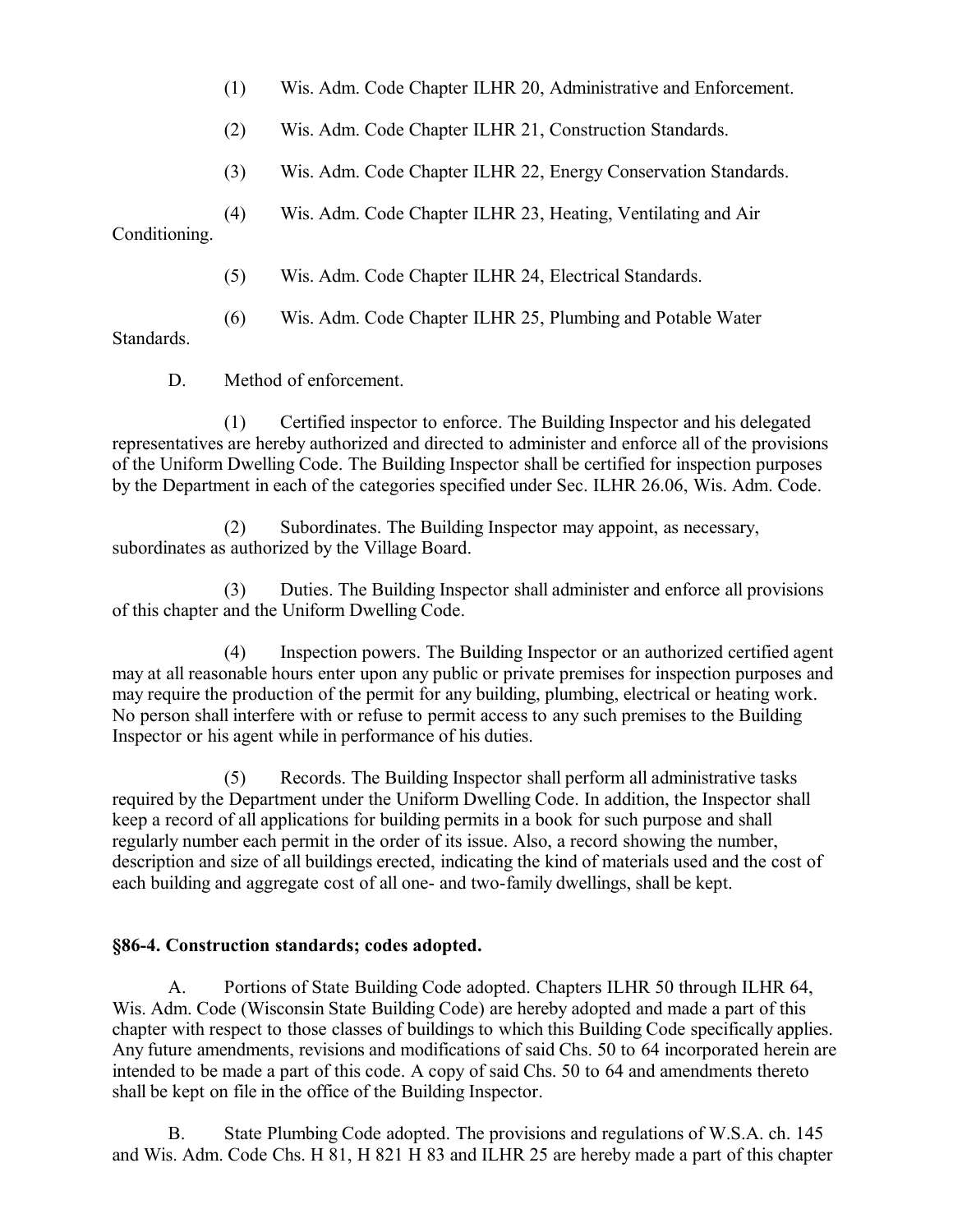by reference and shall extend over and govern the installation of all plumbing installed, altered or repaired in the village. Any further amendments, revisions and modifications of said Wisconsin Statutes and Administrative Code herein are intended to be made part of this chapter.

C. State Electrical Code adopted.

(1) Wis. Adm. Code ILHR 24 is hereby adopted by reference and made a part of this chapter and shall apply to the construction and inspection of new one- and two-family dwellings and additions or modifications to existing one- and two-family dwellings.

(2) Subject to the exceptions set forth in this chapter, the Electrical Code, Volume 1, and Rules of Electrical Code, Volume 2, of the Wisconsin Administrative Code are hereby adopted by reference and made a part of this section and shall apply to all buildings, except those covered in Subsection  $C(1)$  above.

D. Conflicts. If, in the opinion of the Building Inspector and the Village Board, the provisions of the State Building Code adopted by Subsection A shall conflict with the provisions of the Federal Housing Administration standards in their application to any proposed building or structure, the Inspector and/or the village shall apply the most stringent provisions in determining whether or not the proposed building meets the requirements of this section.

## **§86-5. Electrical permits.**

A. Permit. No electrical wiring or other equipment shall be installed without first securing a permit therefore from the Building Inspector, except that repairs or replacements of broken or defective sockets, switches or base receptacles may be made without a permit.

B. Application. The application for such permit shall be on a form furnished by the Building Inspector and shall state clearly the work planned, alterations to be made and equipment and materials to be used, and all later deviations from such plan must be submitted to and approved by the Building Inspector.

C. Inspection of work. After roughing the wiring of any building and before any duct work is covered up, or upon completion of any outside wiring construction work, it shall be the duty of the person doing the work to notify the Building Inspector, who shall inspect the same within 48 hours during the normal workweek. An inspection shall also be made when the service entrance is installed. Upon completion of such wiring, the Inspector shall be notified and shall inspect the finished work. If he finds that the work conforms to the State Electrical Code, he shall issue a certificate of compliance, which shall contain the date and an outline of the result of such inspection, a duplicate of which shall be filed by location in the office of the Building Inspector. It shall be unlawful to use any such electrical equipment until such certificate has been issued.

## **§86-6. Plumbing permits.**

A. Permit. No plumbing or drainage of any kind shall be installed or altered, except that leakage or stoppage repairs may be made, without first securing a permit therefor from the Building Inspector.

B. Application. The application for such permit shall be on a form furnished by the Building Inspector and shall state clearly the work planned, alterations to be made and equipment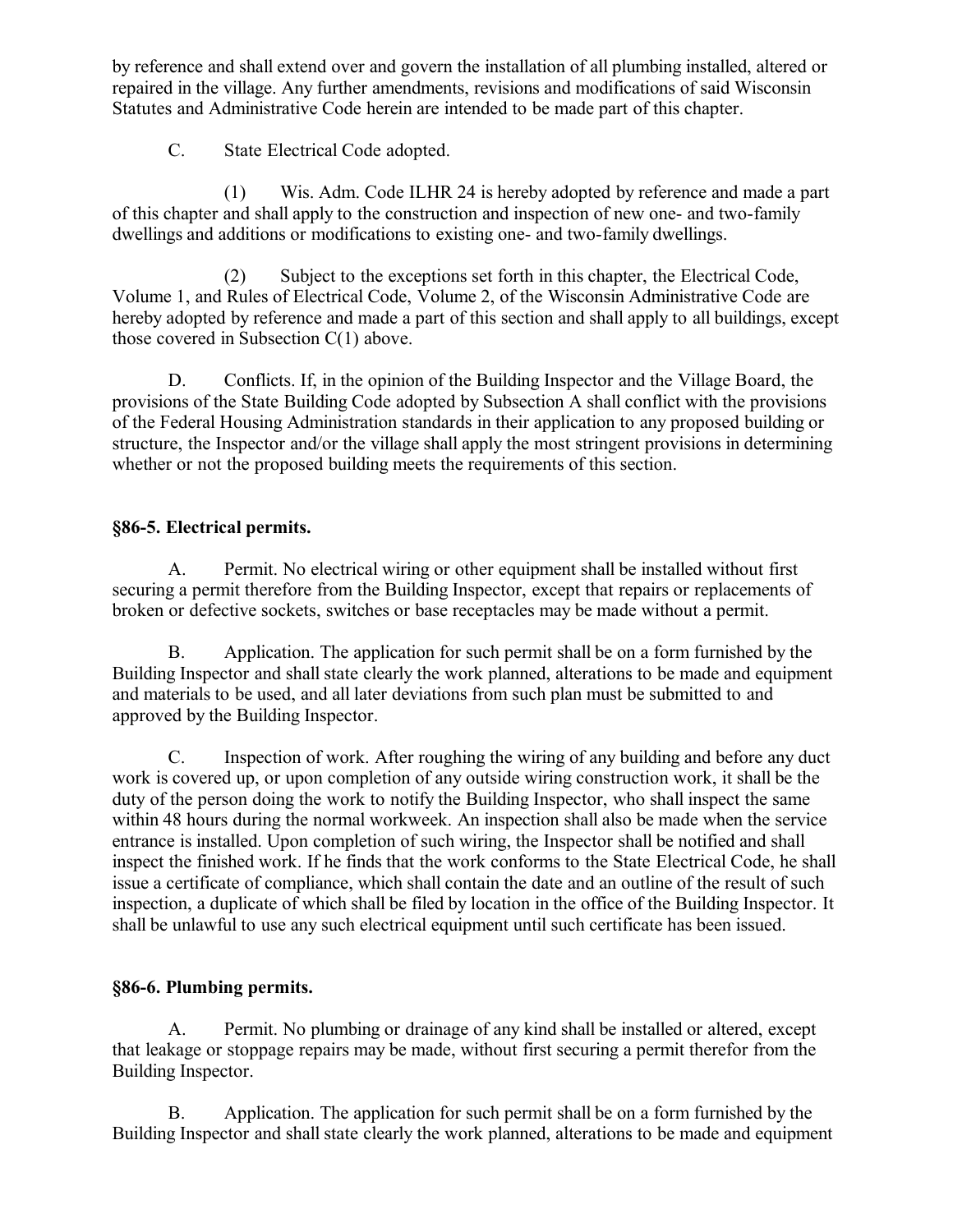and the materials to be used. All later deviations from such plan must be submitted to and approved by the Building Inspector.

C. Licensed plumber required. All plumbing work shall be done only by a plumber licensed by the State of Wisconsin, except that a property owner may make repairs or installations in a single-family building owned and occupied by him as his home, provided that a permit is issued and the work is done in compliance with the provisions of this chapter.

D. Inspection of work. Upon completion of the plumbing work on any premises, the person doing such work shall notify the Building Inspector before such work is covered up, and the Building Inspector shall, within 48 hours during the normal workweek, inspect the work. Laterals shall be inspected as far as practicable within two hours after notice is given. If he finds that the work conforms to the State Plumbing Code, he shall issue a certificate of compliance, which shall contain the date and an outline of the result of such inspection, a duplicate of which shall be filed by location in any plumbing or drainage until it has been inspected and approved.

### **§86-7. New methods and materials.**

A. All materials, methods of construction and devices designed for use in buildings or structures covered by this section and not specifically mentioned in or permitted by this section shall not be so used until approved, in writing, by the State Department of Industry, Labor and Human Relations for use in buildings or structures covered by the Wisconsin State Building Code, except sanitary appliances, which shall be approved in accordance with the State Plumbing Code.

B. Such materials, methods of construction and devices, when approved, must be installed or used in strict compliance with the manufacturer's specifications and any rules or conditions of use established by the State Department of Industry, Labor and Human Relations. The data, test and other evidence necessary to prove the merits of such material, method of construction or device shall be determined by the State Department of Industry, Labor and Human Relations.

#### **§86-8. Unsafe buildings.**[4](#page-9-0)

 Whenever the Building Inspector, Fire Inspector and the Village Board find any building or part thereof within the village to be, in their judgment, so old, dilapidated or out of repair as to be dangerous, unsafe, unsanitary or otherwise unfit for human occupancy or use and so that it would be unreasonable to repair the same, they shall order the owner to raze and remove such building or part thereof or, if it can be made safe by repairs, to repair and make safe and sanitary, or to raze and remove at the owner's option. Such order and proceedings shall be as provided in W.S.A. s. 66.05.

#### **§86-9. Disclaimer on inspections.**

 The purpose of the inspections under this chapter is to improve the quality of housing in the village. The inspections and the reports and findings issued after the inspections are not intended as, nor are they to be construed as, a guaranty. In order to so advise owners and other interested persons, the following disclaimer shall be applicable to all inspections under this chapter: "These findings of inspection contained herein are intended to report conditions of noncompliance with code standards that are readily apparent at the time of inspection. The inspection does not involve

<span id="page-9-0"></span><sup>4</sup>Editor's Note: Amended at time of adoption of Code (see Ch. 1, General Provisions, Art. I).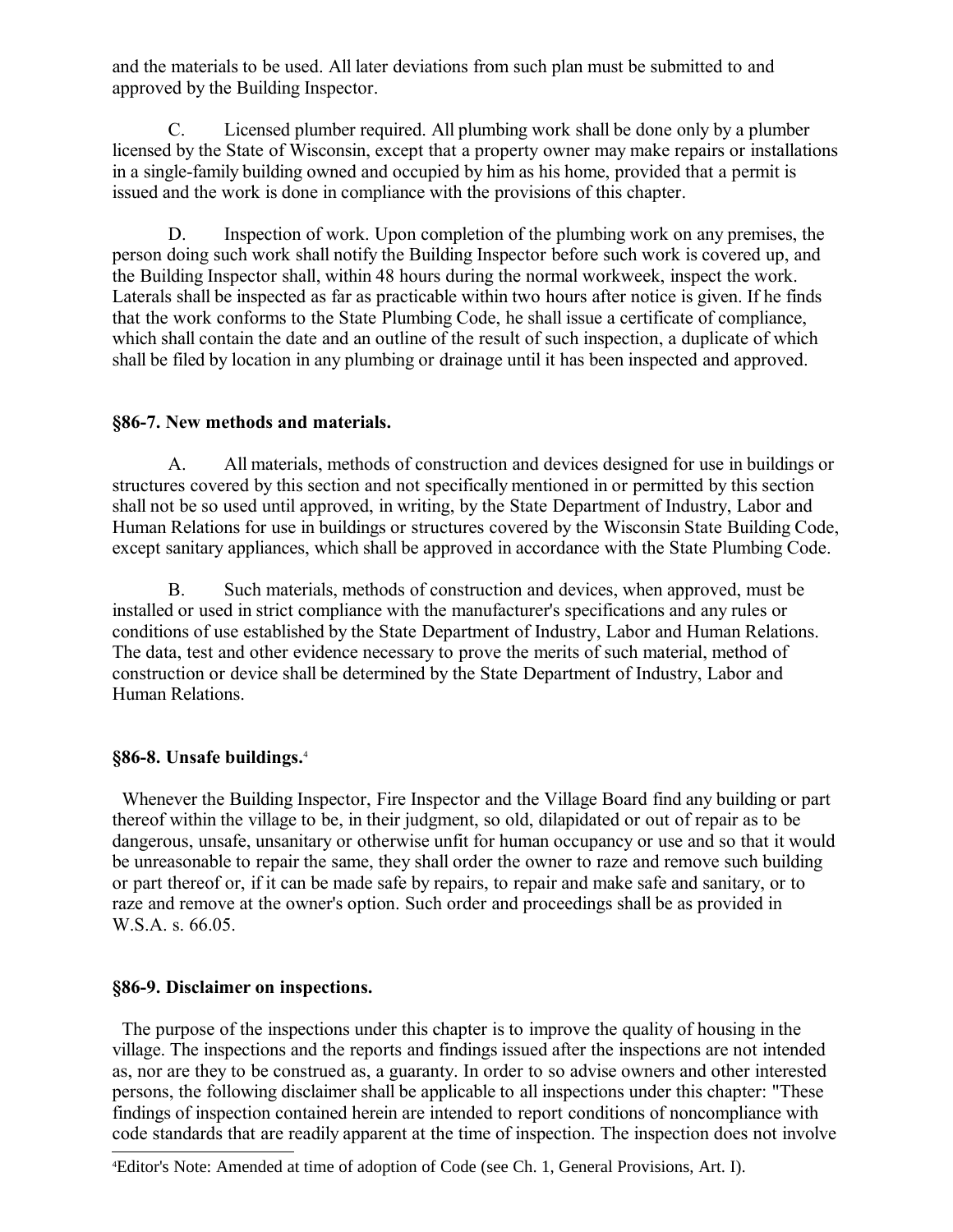a detailed examination of the mechanical systems or the closed structural and nonstructural elements of the building and premises. No warranty of the operation, use or durability of equipment and materials not specifically cited herein is expressed or implied."

### **§86-10. Utility and storage buildings.**

A. Definition. A "utility and/or storage building" is accessory or subordinate to the principal or main building on a parcel or lot, which is used, designated or intended for the protection, shelter and enclosure of property.

B. Construction specifications. No person shall erect, construct, place, locate, add to, enlarge, improve, structurally alter or convert a nonmovable utility or storage building upon a lot or parcel within the Village of Albany without having fully complied with the following specifications:

(1) A building permit is required regardless of cost.

(2) The building or structure must be anchored in any one of the following ways:

(a) A three-inch cement slab shall be poured with anchor bolts to hold the building in place.

(b) Cement footings, eight inches by 16 inches, shall be poured with anchor bolts to hold the building in place.

(c) Corner posts shall be imbedded in cement eight inches by eight inches by 16 inches and fastened to corners of buildings to hold the building in place.

(3) The framing for support and strength of the utility building shall be sufficient to render the building suitable for use for storage purposes in the discretion of the Building Inspector.

## **§86-11. Regulation and permit for razing buildings.**

A. No building within the Village of Albany shall be razed without a permit from the Building Inspector. A snow fence or other approved barricade shall be provided as soon as any portion of the building is removed and shall remain during razing operations. After all razing operations have been completed, the foundation shall be filled at least one foot above the adjacent grade, the property raked clean and all debris hauled away. Razing permits shall lapse and be void unless the work authorized thereby is commenced within six months from the date thereof or completed within 30 days from the date of commencement of said work. Any unfinished portion of work remaining beyond the required 30 days must have special approval from the Building Inspector.

B. All debris must be hauled away at the end of each day for the work that was done on that day. No combustible material shall be used for backfill, but shall be hauled away. Burning on the site will only be allowed with permission from the Fire Chief, or his designee. If any razing or removal operation under this section results in, or would likely result in, an excessive amount of dust particles in the air creating a nuisance in the vicinity thereof, the permittee shall take all necessary steps, by use of water spraying or other appropriate means, to eliminate such nuisance.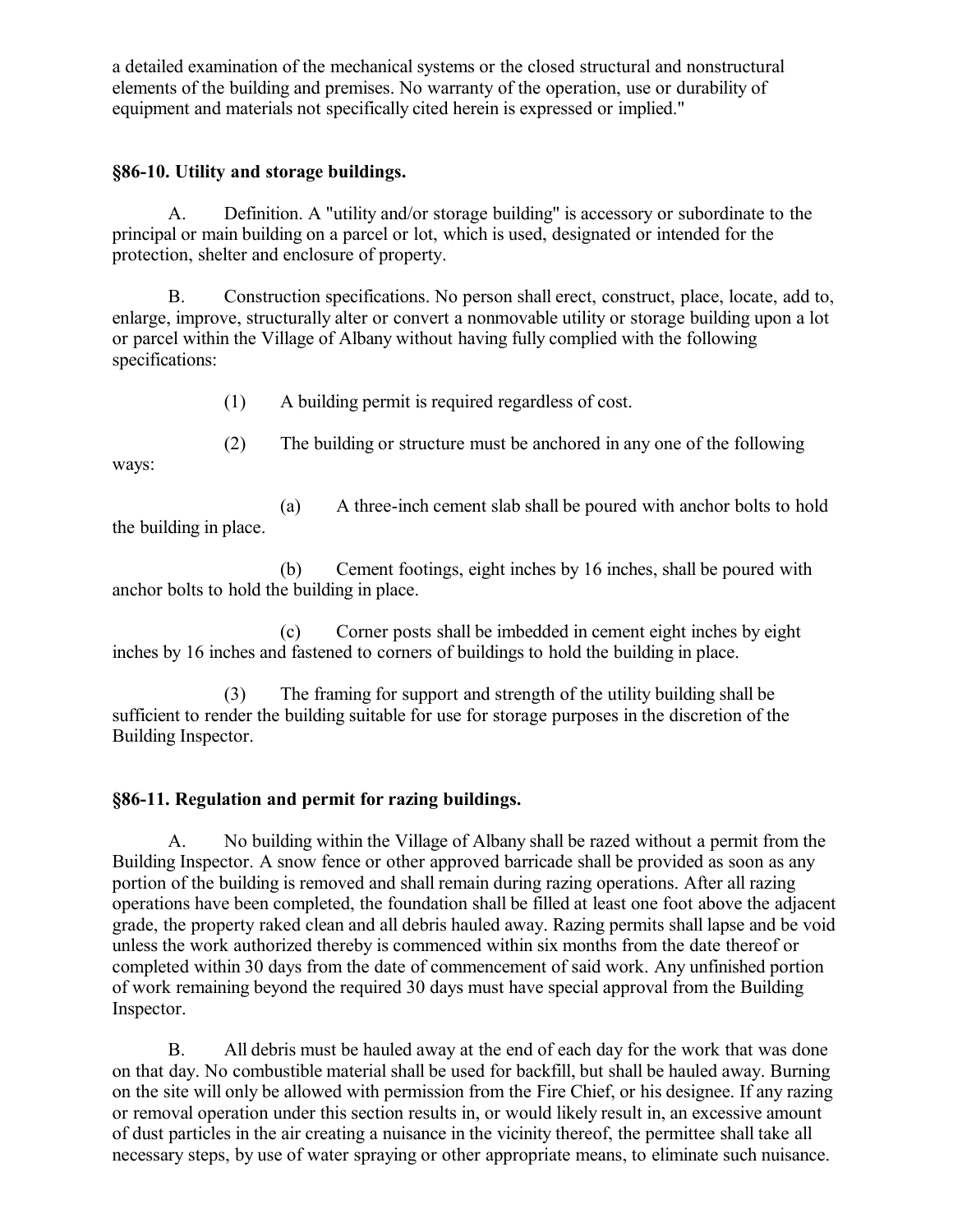The permittee shall take all necessary steps, prior to the razing of a building, through the employment of a qualified person in the field of pest control or by other appropriate means, to treat the building as to prevent the spread and migration of rodents and insects therefrom during and after the razing operations.<sup>[5](#page-11-0)</sup>

## **§86-12. Basement; excavations.**

A. Basement subflooring. First-floor subflooring shall be completed within 60 days after the basement is excavated.

B. Fencing of excavations. The owner of any premises on which there exists an opening or excavation which is located in close proximity to a public sidewalk or street right-ofway as to constitute a hazard to pedestrian or vehicular traffic shall erect a fence, wall or railing at least four feet high between such opening or excavation and the public right-of-way.

C. Closing of abandoned excavations. Any excavation for building purposes or any uncovered foundation which shall remain open for more than three months shall be deemed abandoned and a nuisance, and the Building Inspector shall order that, unless the erection of the building or structure on the excavation or foundation shall commence or continue forthwith, suitable safeguards shall be provided to prevent accidental injury to children or other frequenters or that the excavation or foundation be filled to grade. Such order shall be served upon the owner of record or the owner's agent, where an agent is in charge of the premises, and upon the holder of an encumbrance of record in the manner provided for service of a summons in the circuit court. If the owner or the holder of an encumbrance of record cannot be found, the order may be served by posting it on the premises and make publication in the official newspaper for two consecutive publications at least 10 days before the time for compliance stated in the order commences to run. Such time shall be not less than 14 nor more than 20 days after service. If the owner of the land fails to comply with the order within the time required, the Building Inspector shall cause the excavation or foundation to be filled to grade. The cost of such abatement shall be charged against the real estate and entered on the next succeeding tax roll as a special charge and shall bear interest at a rate established by the Village Board from the date of the report by the Building Inspector on the cost thereof, pursuant to the provisions of W.S.A. s. 66.60.

## **§86-13. Discharge of clear waters.**

A. Discharge. No person shall cause, allow or permit any roof drain, surface drain, subsoil drain, drain from any mechanical device, gutter, ditch, pipe, conduit, sump pump or any other object or thing used for the purposes of collecting, conducting, transporting, diverting, draining or discharging clear water from any part of any private premises owned or occupied by said person to discharge into a sanitary sewer.

B. Nuisance. The discharge into a sanitary sewer from any roof drain, surface drain, subsoil drain, drain from any mechanical device, gutter, ditch, pipe, conduit, sump pump or any other object or thing used for the purposes of collecting, conducting, transporting, diverting, draining or discharging clear water from any part of any private premises is hereby declared to be a public nuisance and a hazard to the health, safety and well-being of the residents of the village and to the protection of the property.

C. Groundwater. Where deemed necessary by the Building Inspector, every house shall have a sump pump installed for the purpose of discharging clear waters from foundation

<span id="page-11-0"></span><sup>5</sup>Editor's Note: Amended at time of adoption of Code (see Ch. 1, General Provisions, Art. I).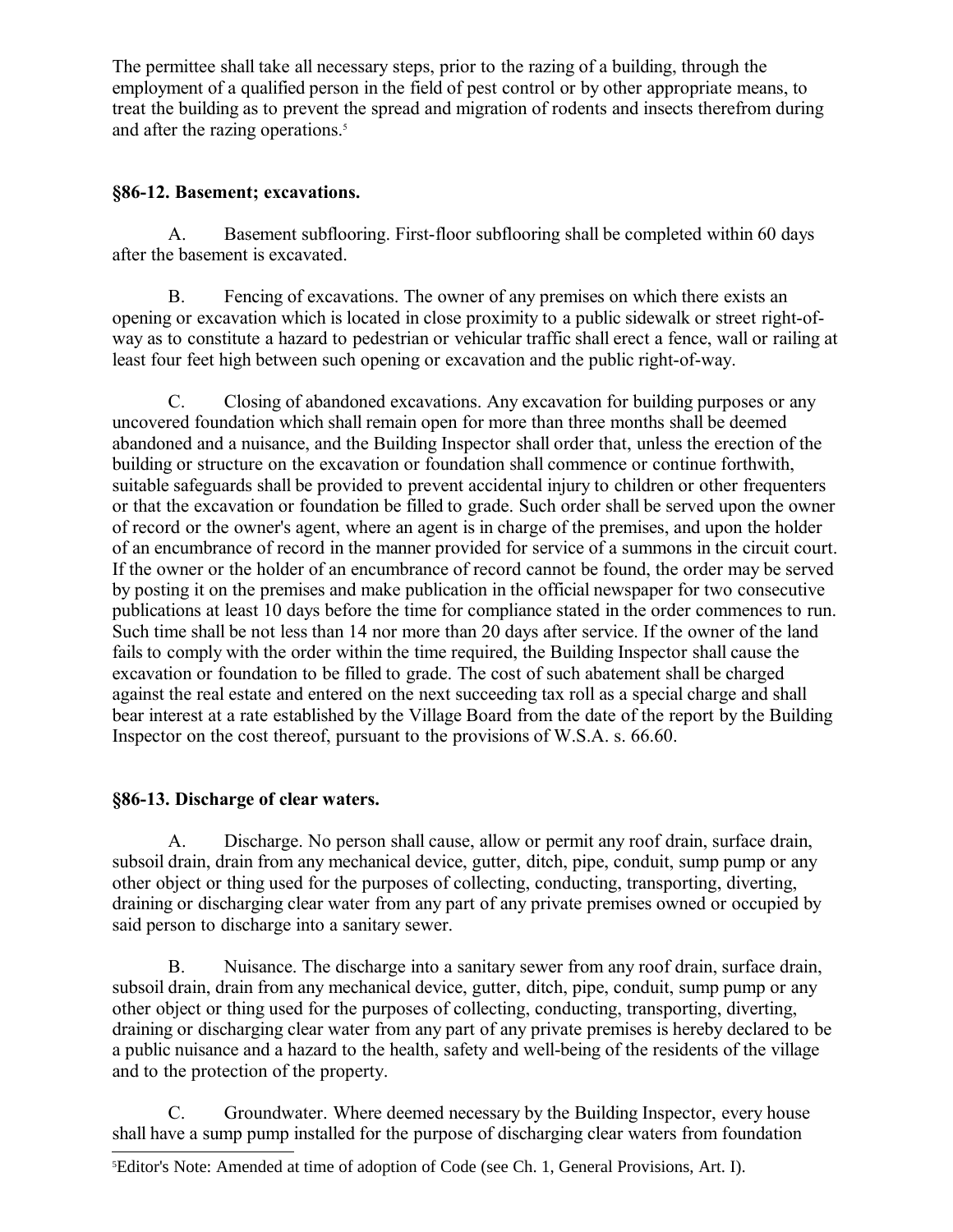drains and ground infiltration, and where the building is not serviced by a storm sewer, shall either discharge into an underground conduit leading to a drainage ditch, gutter or dry well or shall discharge onto the ground surface in such other manner as will not constitute a nuisance as defined herein.

D. Stormwater. All roof drains, surface drains, drains from any mechanical device, gutters, pipe, conduits or any other objects or things used for the purpose of collecting, conducting, transporting, diverting, draining or discharging stormwaters shall be discharged either to a storm sewer, a dry well, an underground conduit leading to a drainage ditch or onto the ground surface in such other manner as will not constitute a nuisance as defined herein.

E. Storm sewer lateral. Where municipal storm sewers are provided and it is deemed necessary by the property owner and/or the village to discharge clear waters from a parcel of land, a storm sewer lateral shall be installed and connected to the storm sewer main at the expense of the owner.

F. Conducting tests. If the Building Inspector or his designated agent suspects an illegal clear-water discharge as defined by this chapter or by any other applicable provision of the Wisconsin Administrative Code as it may, from time to time, be amended, he may, upon reasonable notice and at reasonable times, enter the private premises where such illegal clearwater discharge is suspected and conduct appropriate tests to determine whether such suspected illegal clear-water discharge actually exists.

# **§86-14. Duplex service connections.**[6](#page-12-0)

Each unit of a duplex shall have separate water service.

# **§86-15. Regulations for moving buildings.**

A. General requirements.

(1) No person shall move any building or structure upon any of the public ways of the village without first obtaining a permit therefor from the Building Inspector and upon the payment of the required fee. Every such permit issued by the Building Inspector for the moving of a building shall designate the route to be taken, the conditions to be complied with and shall limit the time during which said moving operations shall be continued.

(2) A report shall be made by village employees with regard to possible damage to trees. The estimated cost of trimming, removal and replacement of public trees, as determined by the village, shall be paid to the Village Clerk-Treasurer prior to issuance of the moving permit.

(3) Issuance of a moving permit shall further be conditioned on approval of the moving route by the Village Board.

B. Continuous movement. The movement of buildings shall be a continuous operation during all the hours of the day and at night, until such movement is fully completed. All such operations shall be performed with the least possible obstruction to thoroughfares. No building shall be allowed to remain overnight upon any street crossing or intersection or so near thereto as

<span id="page-12-0"></span><sup>6</sup>Editor's Note: Amended at time of adoption of Code (see Ch. 1, General Provisions, Art. I).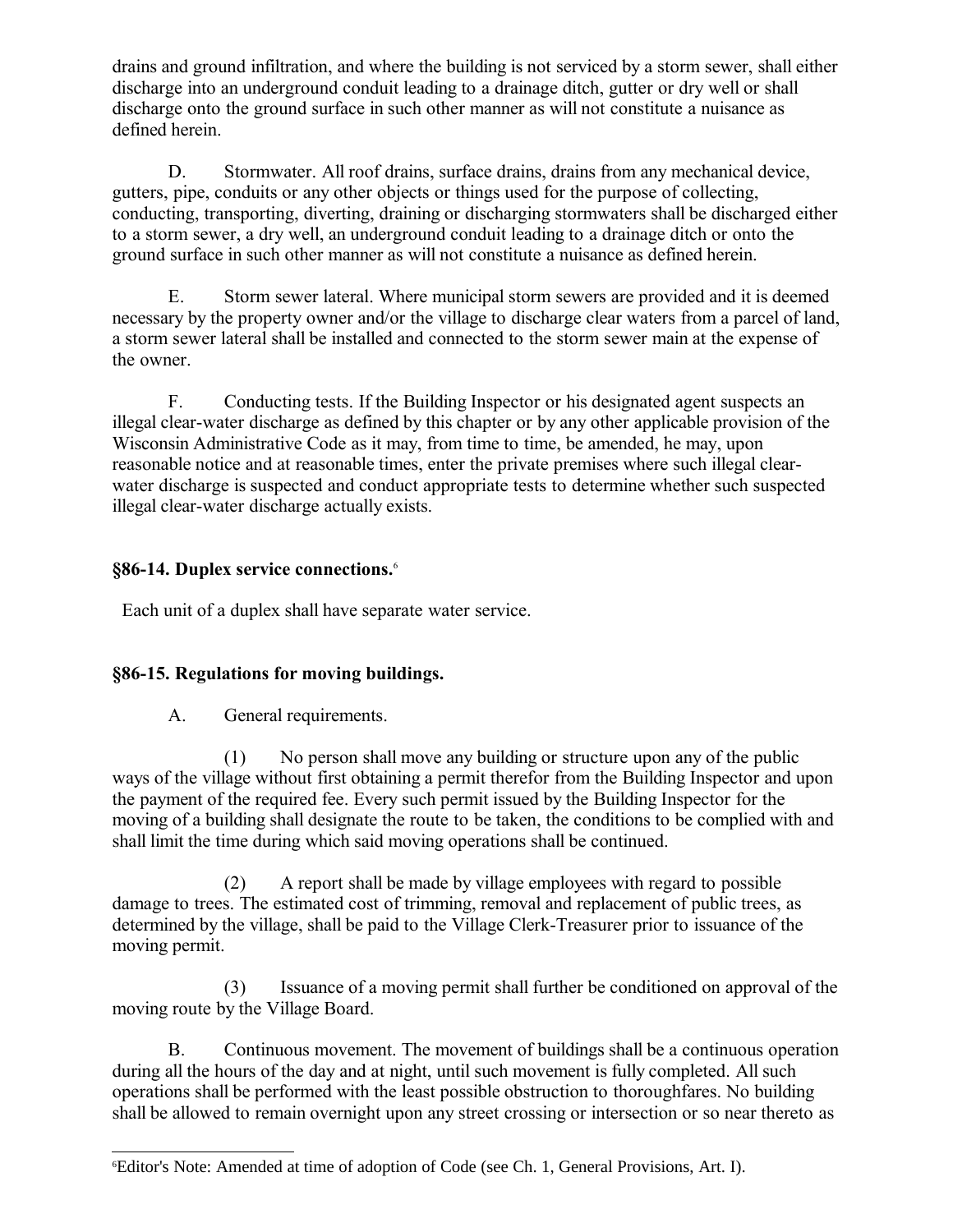to prevent easy access to any fire hydrant or any other public facility. Lights shall be kept in conspicuous places at each end of the building during the night.

C. Street repair. Every person receiving a permit to move a building shall, within one day after said building reaches its destination, report that fact to the Building Inspector, inspect the streets, highways and curbs and gutters over which said building has been moved and ascertain their condition. If the removal of said building has caused any damage to any street or highway, the person to whom the permit was issued shall forthwith place them in as good repair as they were before the permit was granted. On the failure of said permittee to do so within 10 days thereafter to the satisfaction of the Village Board, the village shall repair the damage done to such streets and hold the person obtaining such permit and the sureties on his bond responsible for the payment of the same.

D. Conformance with code. No permit shall be issued to move a building within or into the village and to establish it upon a location within said village until the Building Inspector has made an investigation of such building at the location from which it is to be moved and is satisfied from such investigation that said building is in a sound and stable condition and of such construction that it will meet the requirements of this Building Code in all respects. A complete plan of all further repairs, improvements and remodeling with reference to such building shall be submitted to the Building Inspector, and he shall make a finding of fact to the effect that all such repairs, improvements and remodeling are in conformity with the requirements of this Building Code and that, when the same are completed, the building as such will so comply with said Building Code. In the event that a building is to be moved from the village to some point outside the boundaries thereof, the provisions with respect to the furnishing of plans and specifications for proposed alterations to such building may be disregarded.

E. Bond.

(1) Before a permit is issued to move any building over any public way in the village, the party applying therefor shall give a bond to the Village of Albany in a sum to be fixed by the Building Inspector and which shall not be less than \$1,000, said bond to be executed by a corporate surety or two personal sureties to be approved by the Village Board or designated agent, conditioned upon, among other things, the indemnification to the village for any costs or expenses incurred by it in connection with any claims for damages to any persons or property, and together with the costs and expenses incurred by the village in connection therewith arising out of the removal of the building for which the permit is issued.

(2) Unless the Building Inspector, upon investigation, shall find it to be a fact that the excavation exposed by the removal of such building from its foundation shall not be so close to a public thoroughfare as to permit the accidental falling therein of travelers or the location, nature and physical characteristics of the premises and the exposed excavation such as to make intrusion upon the premises and the falling into such excavation of children under 12 years of age unlikely, the bond required by Subsection  $E(1)$  shall be further conditioned upon the permittee erecting adequate barriers and, within 48 hours, filling in such excavation or adopting and employing such other means, devices or methods approved by the Building Inspector and reasonably adopted or calculated to prevent the occurrences set forth herein.

F. Insurance. The Building Inspector shall require, in addition to said bond above indicated, public liability insurance covering injury to one person in the sum of not less than \$100,000 and for one accident in a sum not less than \$200,000, together with property damage insurance in a sum not less than \$50,000, or such other coverage as deemed necessary.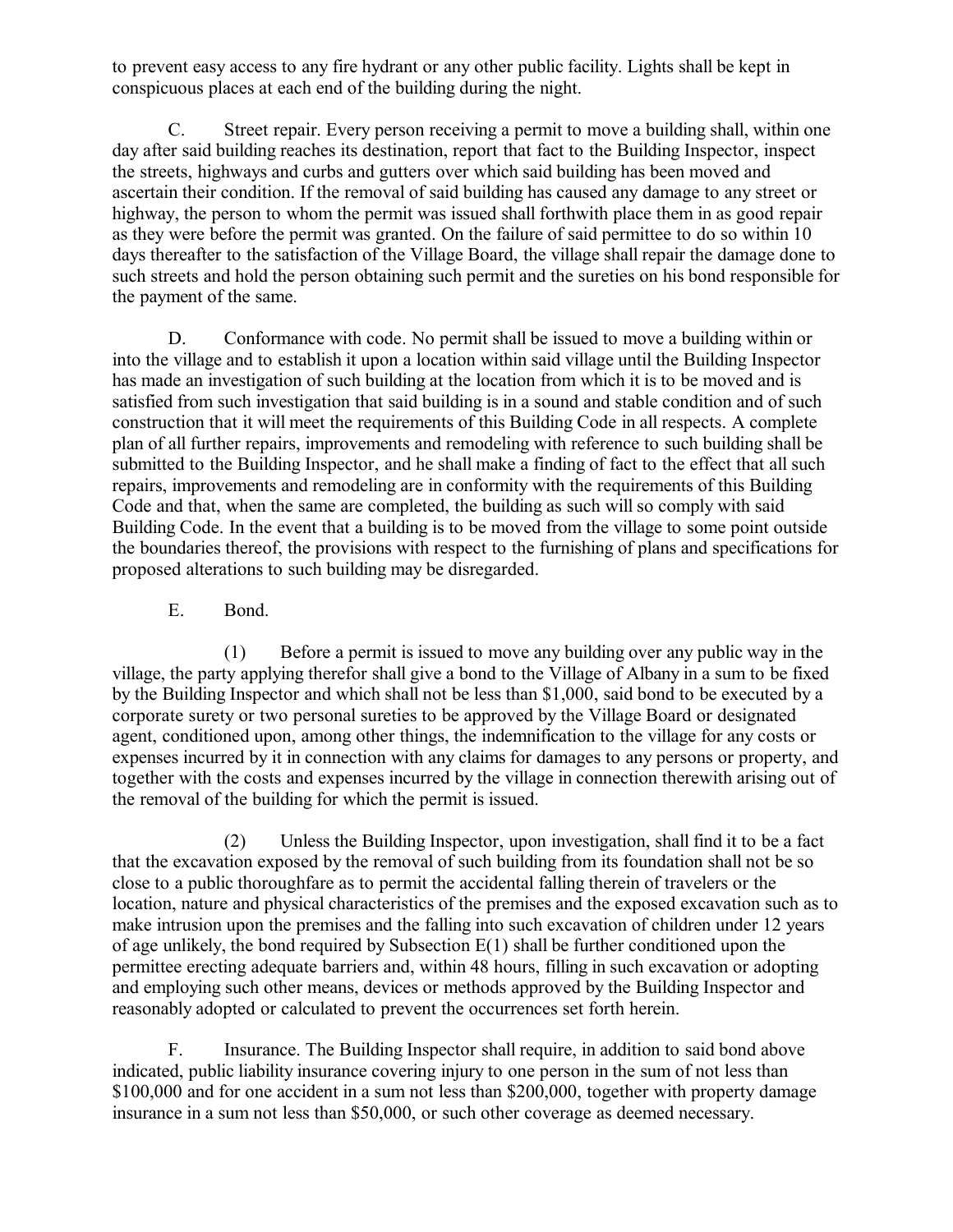### **§86-16. Fire District regulations.**

A. Fire District. All that part of the village included within the following described territory shall be known as the "Fire District": all of Block Number 13, all of Lots 1, 2, 3, 4 and 6 in Block Number 19 and all of the unnumbered blocks next west of Blocks 13 and 19 east of the Sugar River and north of the south line of Lot No. 6, Block No. 19 of the Original Plat, Village of Albany.

B. Definitions. The terms "fire-resistive construction," "mill construction," "ordinary construction" "frame constructions" and "fire-retardant roof covering" shall have the meanings as defined in the Wisconsin State Building Code.

C. Regulations within Fire District.

(1) Requirements. Every building hereafter erected, enlarged or moved within or into the Fire District shall be of fire-resistive, mill or ordinary construction, except as otherwise provided by this section. Enclosing walls, division walls and party walls shall be four-hour fireresistive walls of a construction as provided in the Wisconsin State Building Code, which is hereby made a part of this chapter, with respect to all buildings and structures within the Fire District. No building of frame construction shall hereafter be built within or moved into the Fire District.

(2) Exceptions. No building of frame construction shall be constructed within the Fire District, except the following, and no such building or structure shall be located within five feet of any lot line or structure:

(a) Buildings occupied as a private garage, not more than one story in height or more than 750 square feet in area, located on the same lot with a dwelling, provided that any such building shall be placed at least three feet from the lot lines of adjoining property.

(b) Buildings of frame construction, except when used for a highhazard occupancy, not exceeding 2,500 square feet in area when used for a business occupancy or 1,000 square feet in area when used for other occupancies, more than one story in height, and having a horizontal separation of not less than 10 feet on all sides. Walls having a horizontal separation of less than 10 feet shall have a fire-resistance rating of not less than one hour.

(c) Greenhouses not more than 15 feet in height.

(d) Sheds open on the long side, not more than 15 feet in height nor more than 500 square feet in area, located at least five feet from buildings and from adjoining lot lines.

(e) Builder's shanties for use only in connection with a duly authorized building operation.

D. Razing old or damaged buildings. Any existing frame building within the fire limits which may hereafter be damaged by fire or which has deteriorated to an amount greater than  $1/2$ of its assessed value, exclusive of the foundation, shall not be repaired or rebuilt, but shall be ordered removed under the provisions of W.S.A. s. 66.05 by the Building Inspector.

E. Fire-retardant roofing.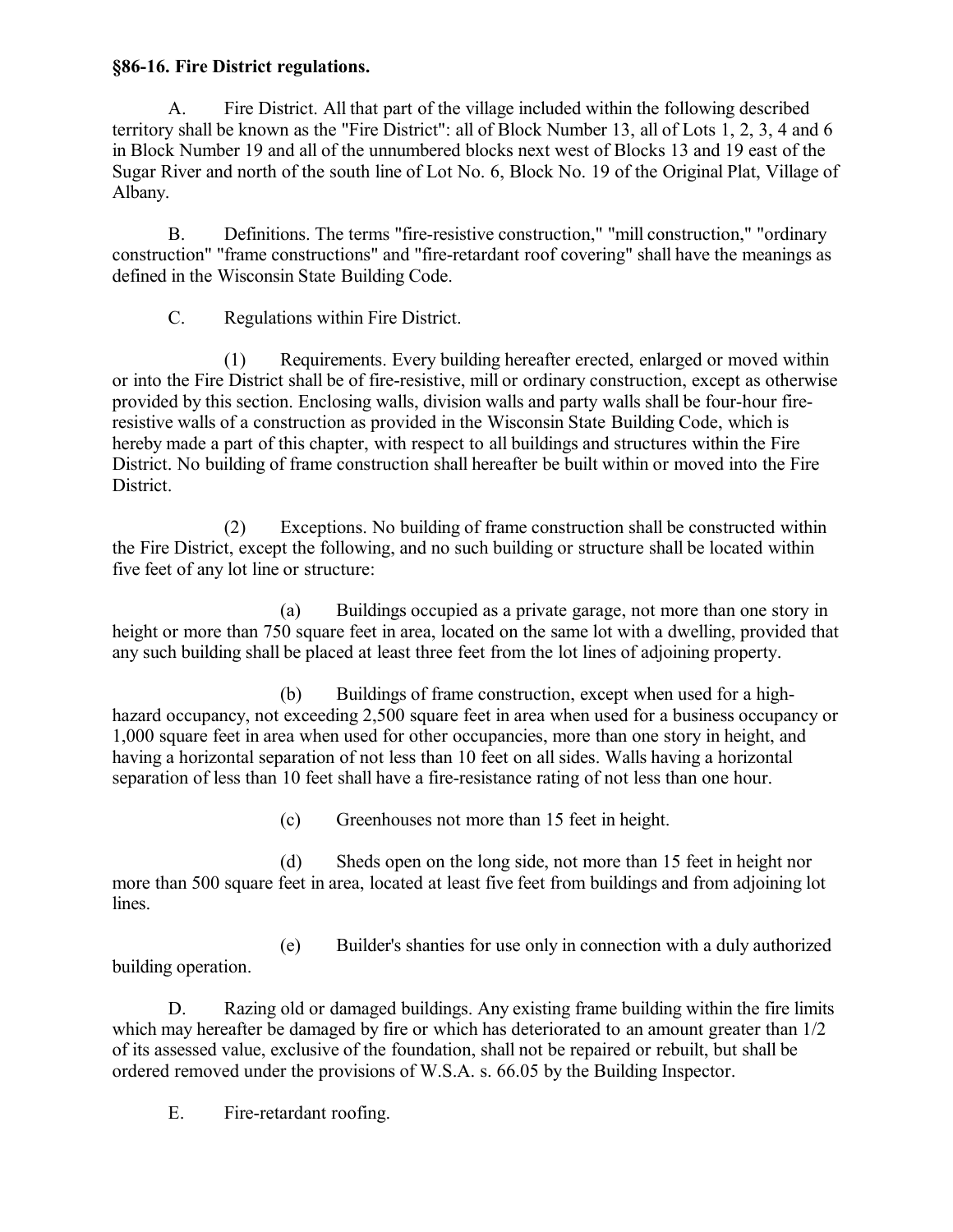(1) New buildings. Every roof hereafter constructed within the Fire District, including buildings listed in Subsection C, shall be covered by a roofing having a fire-resistive rating equivalent to Class "B" or better of the Underwriters' Laboratories, Inc., classification.

(2) Replacement of existing roofing. No roofing on an existing roof shall be renewed or repaired to a greater extent than 1/1O of the roof surface, except in conformity with the requirements of Subsection E(1) above.

## **§86-17. Fees.**

A. Building permit fees. The fees for building, plumbing and electrical permits shall be as determined by resolution of the Village Board.

B. Double fees. Commencement of work without first obtaining required permits shall result in the imposition of double fees pursuant to §86-18B(4).

## **§86-18. Violations and penalties.**

A. Any building or structure hereafter erected, enlarged, altered or repaired or any use hereafter established in violation of the provisions of this chapter shall be deemed an unlawful building, structure or use. The Building Inspector shall promptly report all such violations to the Village Board and Village Attorney, who shall bring an action to enjoin the erection, enlargement, alteration, repair or moving of such building or structure or the establishment of such use of buildings in violation of this chapter or to cause such building, structure or use to be removed, and may also be subject to a penalty as provided in Chapter 1, General Provisions, §1-19. In any such action, the fact that a permit was issued shall not constitute a defense, nor shall any error, oversight or dereliction of duty on the part of the Building Inspector or other village officials constitute a defense. Compliance with the provisions of this chapter may also be enforced by injunctional order at the suit of the owner or owners of any real estate within the jurisdiction of this chapter.

B. Procedure.

(1) If an inspection reveals a noncompliance with this chapter or the Uniform Dwelling Code, the Building Inspector shall notify the applicant and the owner, in writing, of the violation to be corrected. All cited violations shall be corrected within 30 days after written notification, unless an extension of time is granted pursuant to Sec. ILHR  $20.10(1)(c)$ , Wis. Adm. Code.

(2) If, after written notification, the violation is not corrected within 30 days, a stop-work order may be served on the owner or his or her representative, and a copy thereof shall be posted at the construction site. Such stop-work order shall not be removed except by written notice of the Building Inspector after satisfactory evidence has been supplied that the cited violation has been corrected.

(3) Each day each violation continues after the thirty-day written notice period has run shall constitute a separate offense. Nothing in this chapter shall preclude the village from maintaining any appropriate action to prevent or remove a violation of any provision of this chapter or the Uniform Dwelling Code.